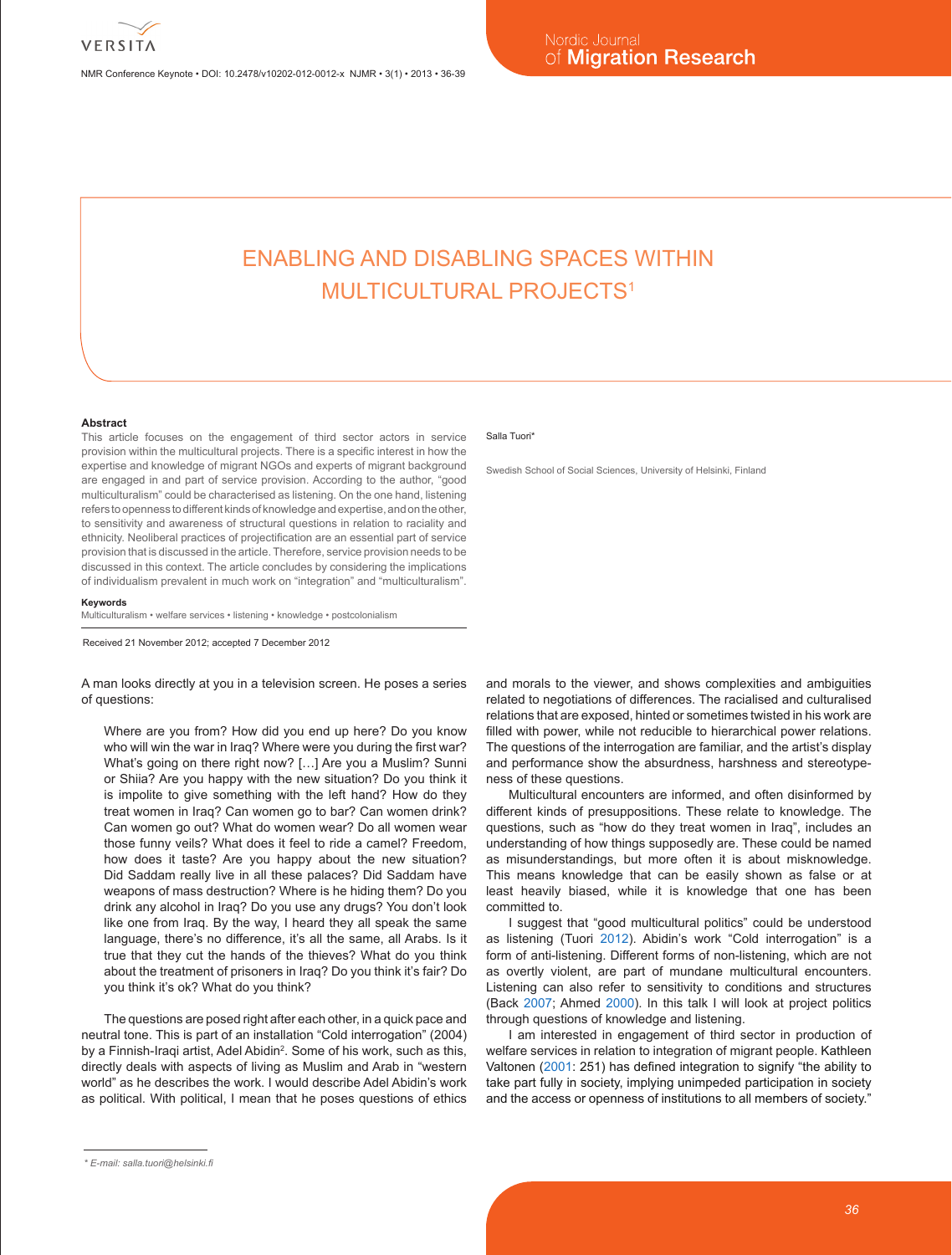I am interested in how the expertise and knowledge of migrant NGOs and experts of migrant background are engaged in, and part of service provision. My starting point is that migrant NGOs and experts of migrant background hold the kind competences and experiences that are needed in service provision (also Valtonen 2001). Recruitment of people of migrant background is also a question of equality and social justice.

Third sector participation in service provision is organised primarily through different kinds of projects. Thus, the focus here is on projects that are run by third sector organisations or aim to engage third sector in production of welfare services. Projects conducted at public sector institutions with no proper engagement of third sector participants therefore fall out of scope for this paper, even if these have also been part of the empirical data and provide with contextual and to some extent, contrastive analysis. I define "projects" as the objects of my study. It could also have been NGOs or associations. However, "project" is a more precise context as the focus here is on such NGO work (most often funded as projects), which contributes to production of welfare services.

The paper is based on material and findings from two studies. I have studied multicultural project work for 10 years. I conducted an ethnographical study in 2002–2004 in an employment project for migrant women (Tuori 2009). Between 2010 and 2012, I have conducted expert interviews in the field of multicultural projects in the local context of Turku.

# **1 Expertise and knowledge**

I will first examine the engagement of third sector actors in service provision. The unused possibilities and unused knowledge of the NGOs was brought up in all interviews with project professionals of migrant background. On the one hand, the professionals were calling for outsourcing of service provision. NGOs could offer counselling and labour market related courses among other activities. One NGO is striving for the establishment of a nursing home for elderly migrants. On the other hand, they talked about embedding the NGOs in decision-making in integration policies. When third sector actors are not integrally part of the decision-making process in the municipality, it means that the expertise of the NGOs and their projects are lost and left unused. It also means that the migrant communities do not have a clear voice in the planning of welfare politics (see also Valtonen 2001: 253). Even if there are many complexities, even impossibilities, to how the "voices" of the migrant communities become represented through NGOs, some kind of politics of representation are however necessary.

This was framed in the following way by an interviewee with long experience in migrant NGOs (interview no. 5, March 2012):

ST: How do you see the cooperation between authorities and NGOs at the moment?

Interviewee: I think the municipality is a little limited, still thinking about their own work. I don't think they really believe that it is possible to work through NGOs and that it also helps them. […] The authorities still have prejudices. They do their own work.

Forms of cooperation between third sector actors and public sector actors in Finland have been analysed and discussed by Miikka Pyykkönen (2007) and Sanna Saksela-Bergholm (2009) in their respective research projects on immigrant associations. To discuss third sector participation in the production of welfare services mobilizes profound questions on the role of public sector and the division of labour between third sector, private and public sectors.

One argument, and a strong one, is that the welfare state *should* take care of service provision. The slot machine association, RAY, took the stance that they do not fund such activities, which fall under the responsibility of municipalities. This has affected NGOs possibilities to gain funding or at least the kind of funding applications they make. Also Sanna Saksela-Bergholm (2009: 284–285) discusses the dangers of third sector as service provider from the point of view of equal access to health care and social services as well as potential instability of third sector organisations. She calls for closer cooperation between authorities and NGOs and outlines that immigrant associations could fill an expressive function and provide with culture specific information for the authorities. Projectification is part of neoliberal policies and weakened public sector (Koskiaho 2008). However, from the perspective of migrant communities and broadened decision-making, a mere critique of the neoliberal condition is not enough.

The effect of lack of cooperation, joint projects and decisionmaking is that most of the experts of migrant background are seldom consulted in work for integration. As Kathleen Valtonen (2001: 259) notes, there are few employees of migrant background in the public sector provision of social services. She also points out that the role of community organizations is unclear and little initiative has been made to include them into the service provision arena. In the law on the domiciling of migrants these are however mentioned. Thus, the result is that experts of migrant background are marginalised from service provision and design of integration services. The findings of my study therefore support Valtonen's claim about the importance of re-examining the state-third sector and professional – paraprofessional divide.

One of the results of my earlier ethnography was that migrant women's knowledge was not always heard as knowledge, but for instance named as feelings or experiences (Tuori 2009). When knowledge is named as feelings and experiences, it loses its claim to universality and fact-ness. This happened for instance in relation to knowledge of racism or raciality in the Finnish context. A knowledge claim has a different role and weight than an expression of experience or feeling. It seems that the same kind of naming, or understanding is at stake also in larger project politics. NGOs expertise and work is acknowledged as important and valuable, but still not properly engaged with; not taken seriously, not seen as knowledge.

This non-listening happens on different levels. On one level, it is about the kind of "lip-service" that Pasi Saukkonen (2012) has analysed in Finnish multicultural policies on a general level. It might look good to talk about third sector participation and the engagement of migrant communities, while it never has meant to be a serious agenda. On another level, it is about more subtle or unconscious forms of non-listening. It is these forms of non-listening that I will reflect upon here.

Listening as multicultural politics requires the will and ability to listen also to such things that are unfamiliar, or come in an unfamiliar form. It is not only about listening to individual people, but also about listening to structures and conditions. It is crucial to be able to analyse differently racialised positions and also ways to position in the – sometimes ambiguous – divide between professionals and activists.

To enter into dialogue, and to listen, might require time, but first and foremost it requires will and commitment. I turn again to Kathleen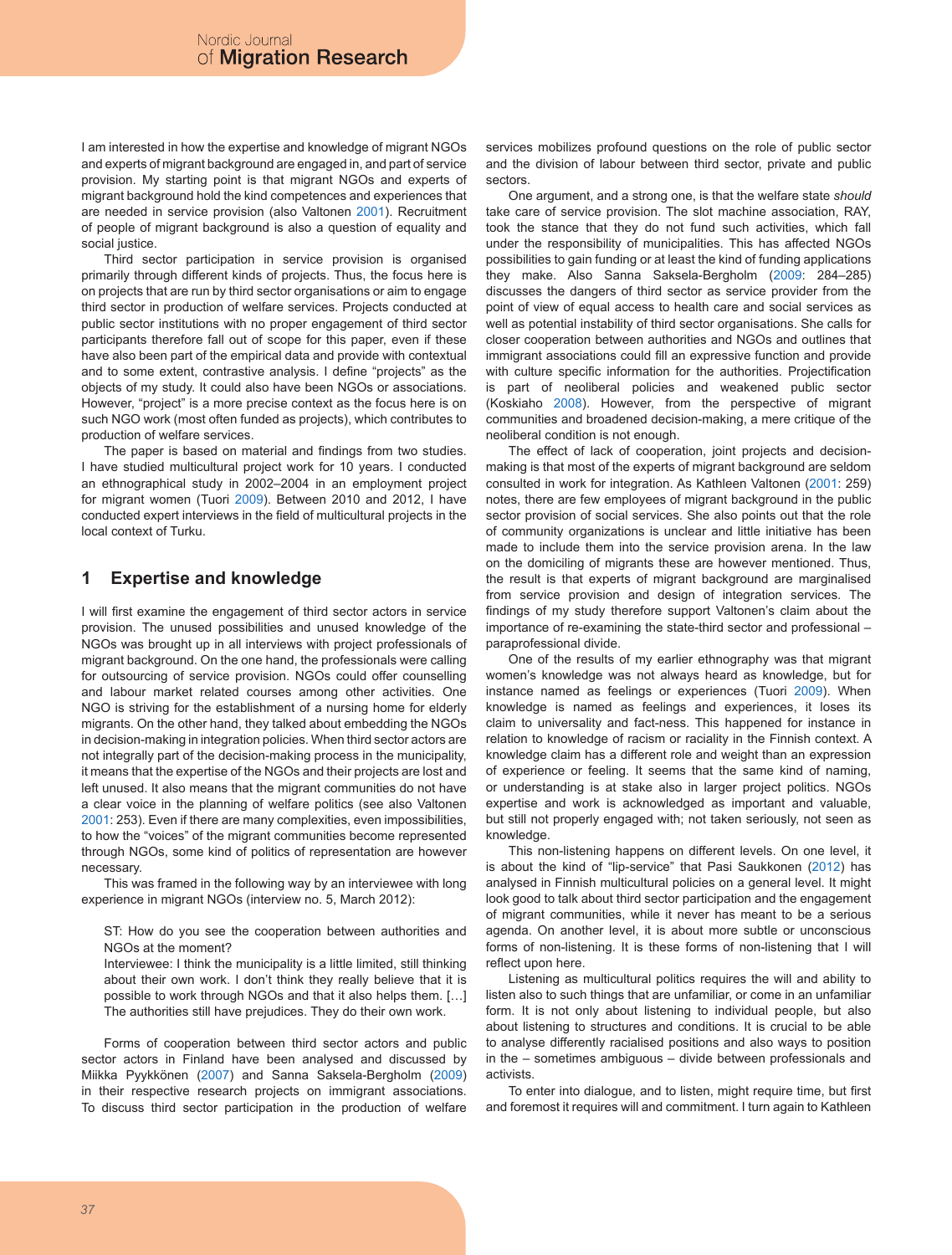Valtonen's (2001, 260) analysis of social service provision. She has pointed out that it would be "vital to engage in strategies for fighting barriers to participation" in social work. Further on, she calls for readiness to intervene at policy level and adopt anti-discrimination and anti-oppressive approaches. In order to redefine the terms of inclusion of migrants, it is crucial with policy interventions and macrolevel analysis. However, this kind of tradition in social work is weak in Finland.

A structural analysis could also enable listening. One recurring framework of thinking in integration discourses is to understand integration work as "helping the migrants". To really listen requires an alteration of this framework of thinking. Even if social workers, or other service providers whether in projects, NGOs or municipality, help the individual migrant that they are working with at that very moment, to cast migrants as a group to be "helped" is problematic. To alter this constellation requires an analysis of one's own position, and even more challenging, it requires politics that make hegemonic positions truly deconstructed. It is not enough to make hegemonic positions visible, to show (or expose) their existence, but their normative character needs to be properly analysed. Let me illustrate this with the help of a debate over so-called whiteness studies within postcolonial feminism. There has been increased interest in examining whiteness as racial category, to make it visible and to study the norm and the hegemonic. However, and now I turn to Irene Molina (2010) for an analysis, studying whiteness is often left half-way. Whiteness is acknowledged as a racial category and as an identity, but not properly analysed *as a norm*.

When a normative category is made visible but not deconstructed, it makes possible to stay comfortably within the position of privilege. Molina analyses compassion for the other as the paternalist and "nice" side of colonialism. To feel for those in need, is possible from a position of privilege, a position from above.

In discussion of Finnish relations to colonialism, Ulla Vuorela (2009) writes about learning to feel pity for the poor as a colonial feeling. Now, there is not much of critical examination of whiteness in Finnish multicultural politics. But there is a lot of helping, guiding and feeling for. In Irene Molinas (2010, 81) words, the paternalist and nice side of colonialism, is the one that "tolerates and includes, which gives a hand and assists, but which does not revolt, which does not rise in rebellion against the power structures that reinforce whiteness and its privileges." (my translation).

Listening understood as I do it here therefore means decolonizing forms of understanding. It means that we need to decolonize knowledge production. The basic assumptions that lie behind "helping the migrants" relate to the formative understandings of Europe as the locus of modernity, and also superiority. To let go of this perception is both a necessity and a challenge. Those of us who are trained in social sciences have learned to analyse society in ways that include a disconnection between colonialism and modernity. Thus, we need to learn to analyse modernity and ideas related to the modern society being dependent on colonialism. In Walter Mignolo's (2007: 466) words:

From the Caribbean, you see that modernity not only needed coloniality but that coloniality was and continues to be constitutive of modernity. There is no modernity without coloniality. From England, you see only modernity and, in the shadow, the 'bad things' like slavery, exploitation, appropriation of land, all of which will supposedly be 'corrected' with the 'advance of modernity' and democracy (e.g., today's US policy in Iraq) when all arrive at the stage in which justice and equality will be for all.

## **2 Structural problems and individual people**

My interviews are rich with talk about "migrants". I have interviewed people who work to help other migrants to find job or education, to deal with social services or authorities, people who are in charge of NGOs and people who work at municipalities. According to the interviews, it seems that migrants' "abilities" need to be enhanced. Migrants are portrayed often as lacking abilities in relation to work, language or knowledge of the society, and the task of the projects is to help participants overcome these shortcomings. This way of talking was surprisingly dominant among otherwise heterogeneous group of interviewees.

One reason for this is in the way the projects are working with individual migrants and seeing their task as helping them to gain access to the labour market. A tradition of anti-racist or anti-discrimination policies is weak in the Finnish context (e.g. Valtonen 2001). On a level of discourses and statements, there is some awareness of structural questions, while practices and working methods are highly individualized. In project work that emphasizes "empowerment" of the participants and "activation of migrants" easily cast individual migrants as the agents of change. This happens often in a way that leaves unattended the way in which society and culture are constituted by racialised structures.

Multicultural politics have been criticized for their lack of interest in the effects of social structures. Familiarly enough, emphasis on culture and particularly cultural differences puts focus on the characteristics of migrants (not necessarily individual, but collective) and provide with culture as an explanation. As many researchers have shown, many of the questions that are dealt with in relation to integration, particularly labour market, have more to do with social structures than with features of the migrants (e.g. Wrede & Nordberg 2010). From the point of view of project politics, one could ask how can the structural aspects of migrancy be taken into account in the work with individual migrants. And, formulated somewhat differently, what might be "individuals' potential to act as subjects within the structures of society, institutional practices and current ideologies" to quote Paulina de los Reyes and Diana Mulinari (de los Reyes and Mulinari 2005: 16, my translation)?

Project work is precarious work. A project needs to secure for future funding and project employees need to secure following employment in the following project. This results in strategic ways of speaking. Too discomforting ways of framing problems are perhaps not possible. An essential feature of precarious conditions is that they are seen as particular, individual situations widely different from each other (Precarias a la deriva 2004). As the collective Precarias a la deriva point out, sex worker, translator, call center worker and PhD student do not necessarily find common cause for a fight. The project employee of migrant background, her or his client who moves between traineeship, courses and unemployment and university researcher both share and do not share their differently precarious conditions. There are vast differences in possibilities relating to different positions in intersections of class, race, gender or national status, while there are contact zones in relation to character of the labour. As a university researcher, I can relate to many of the realities of project employees also on the level of experiences. However, I can not say that I have been in the "same" situation despite precarious character of work as our conditions of employment are in many other ways different. The project employee and her/his client might share some of the racialised conditions, but be divided in relation to access to the society through work and position.